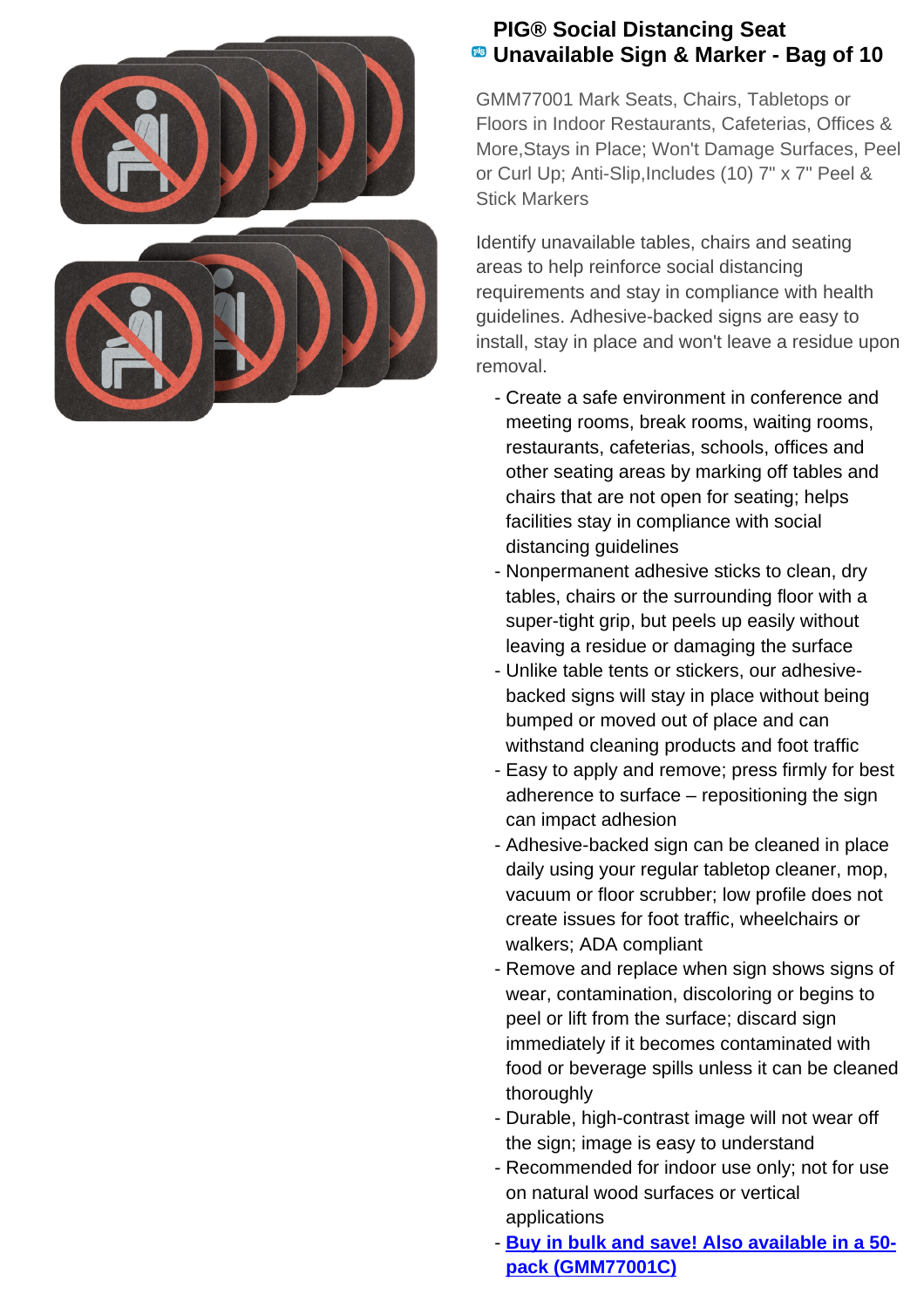

| Item#                              | <b>Description</b> | <b>Dimensions</b>                                                                                            | Weight    |
|------------------------------------|--------------------|--------------------------------------------------------------------------------------------------------------|-----------|
| GMM77001-BK                        |                    | 7" W x 7" L                                                                                                  | 0.37 lbs. |
| <b>Metric Equivalent:</b>          |                    |                                                                                                              |           |
| Item#                              | <b>Description</b> | <b>Dimensions</b>                                                                                            | Weight    |
| GMM77001-BK                        |                    | 17.8cm W x 17.8cm L                                                                                          | 168 g     |
| <b>Specifications</b>              |                    |                                                                                                              |           |
| <b>Dimensions</b>                  |                    | 7" W x 7" L                                                                                                  |           |
| <b>Backing Material</b>            |                    | Adhesive-Backed                                                                                              |           |
| <b>Brand</b>                       |                    | <b>PIG</b>                                                                                                   |           |
| <b>Category</b>                    |                    | Social Distancing                                                                                            |           |
| <b>Flammability Specifications</b> |                    | Flame Resistant - Will melt and self-extinguish                                                              |           |
| <b>Ideal For</b>                   |                    | Anywhere You Want To Promote Proper Social Distancing                                                        |           |
| <b>Incinerable</b>                 |                    | Yes                                                                                                          |           |
| <b>Includes</b>                    |                    | (10) 7" x 7" Peel & Stick Markers                                                                            |           |
| <b>Industry</b>                    |                    | Grocery/Retail; Restaurant; Institutional Facilities;<br>Healthcare/Lab; Industrial & Commercial; Government |           |
| Indoor/Outdoor                     |                    | Indoor Use                                                                                                   |           |
| <b>Intended Use</b>                |                    | Tabletops & Seating/Indoors                                                                                  |           |
| Legend                             |                    | Seat Unavailable Symbol                                                                                      |           |
| <b>Recommended Use</b>             |                    | Mark Seats, Chairs, Tabletops or Floors in Indoor<br>Restaurants, Cafeterias, Offices & More                 |           |
| <b>Special Feature</b>             |                    | Stays in Place; Won't Damage Surfaces, Peel or Curl Up;<br>Anti-Slip                                         |           |
| Sold as                            |                    | 10 pads per bag                                                                                              |           |
| Weight                             |                    | 0.37 lbs.                                                                                                    |           |
| # per Pallet                       |                    | 200                                                                                                          |           |
| <b>Composition</b>                 |                    | Absorbent: Polypropylene<br><b>Backing: Proprietary Material</b>                                             |           |
| <b>UNSPSC</b>                      |                    | 47131901                                                                                                     |           |
| <b>Metric Equivalent</b>           |                    |                                                                                                              |           |
| <b>Dimensions</b>                  |                    | 17.8cm W x 17.8cm L                                                                                          |           |
| Weight                             |                    | 168 g                                                                                                        |           |
| <b>Technical Information</b>       |                    |                                                                                                              |           |
|                                    |                    |                                                                                                              |           |

**Technical Documents**